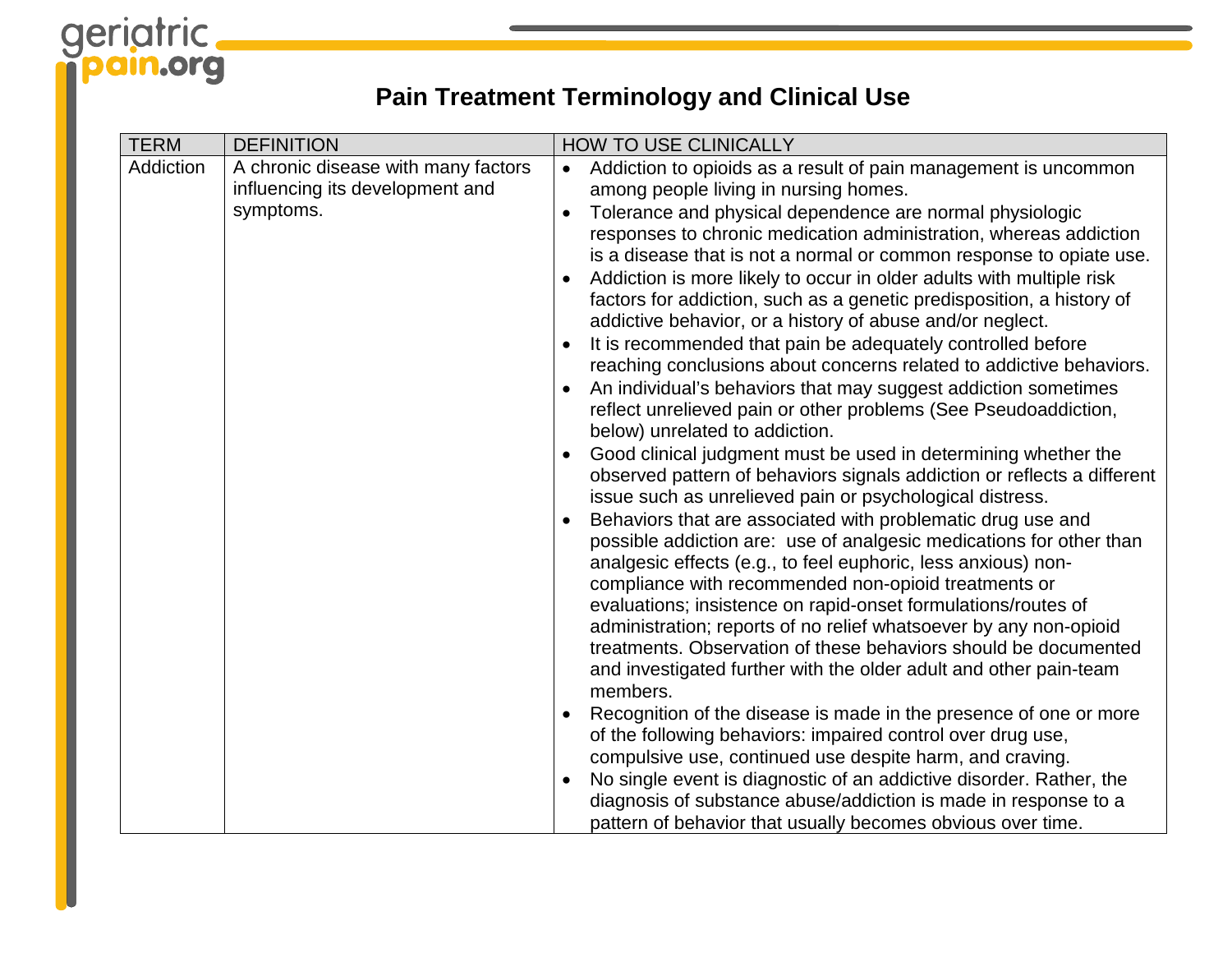# geriatric.

### **Pain Treatment Terminology and Clinical Use**

| <b>TERM</b>            | <b>DEFINITION</b>                                                                                                                                              | <b>HOW TO USE CLINICALLY</b>                                                                                                                                                                                                                                                                                                                                                                                                                                                                                                                                                                                                                                                                                                                                                                                                                                                                                                                        |
|------------------------|----------------------------------------------------------------------------------------------------------------------------------------------------------------|-----------------------------------------------------------------------------------------------------------------------------------------------------------------------------------------------------------------------------------------------------------------------------------------------------------------------------------------------------------------------------------------------------------------------------------------------------------------------------------------------------------------------------------------------------------------------------------------------------------------------------------------------------------------------------------------------------------------------------------------------------------------------------------------------------------------------------------------------------------------------------------------------------------------------------------------------------|
| Physical<br>Dependence | The body's normal response to<br>the continued use of several<br>classes of medications.                                                                       | Physical dependence is a normal physiologic response that occurs<br>$\bullet$<br>with many classes of medications (e.g., beta blockers, alpha-2<br>adrenergic agents, corticosteroids, opioids and others).<br>Withdrawal can be precipitated by: stopping the medication<br>$\bullet$<br>abruptly, rapidly reducing the dose, decreasing blood level of the<br>drug, and/or administration of an antagonist (e.g., naloxone).<br>Withdrawal symptoms are typically expected if the medication has<br>$\bullet$<br>been used consistently for more than 10 days.<br>Gradual, planned tapering of the medication can usually eliminate<br>$\bullet$<br>any withdrawal symptoms.<br>Monitoring of clinical symptoms during the tapering process is<br>recommended.                                                                                                                                                                                    |
| Pseudoaddiction        | Development of abuse-like<br>behaviors that are driven by<br>desperation surrounding<br>unrelieved pain and are<br>eliminated by effective pain<br>management. | Behaviors that fall under the term 'pseudoaddiction' include those<br>$\bullet$<br>behaviors in which older adults with unrelieved pain become<br>focused on obtaining medications, start "clock watching", or<br>otherwise seem inappropriately "drug seeking".<br>Behaviors considered to be related to pseudoaddiction may place<br>$\bullet$<br>the older adult, prescriber, or others at risk. When these behaviors<br>occur, a careful assessment of the effectiveness of the current pain<br>treatment plan should take place.<br>Addiction and pseudoaddiction can both be present at the same<br>time.<br>Caution must be taken not to ignore a coexisting addiction even<br>$\bullet$<br>when some behaviors are considered to be pseudoaddiction. When<br>more obvious, overt and potentially harmful drug-related behaviors<br>(e.g., forging prescriptions) are also present, the pain team must<br>assess for a coexisting addiction. |